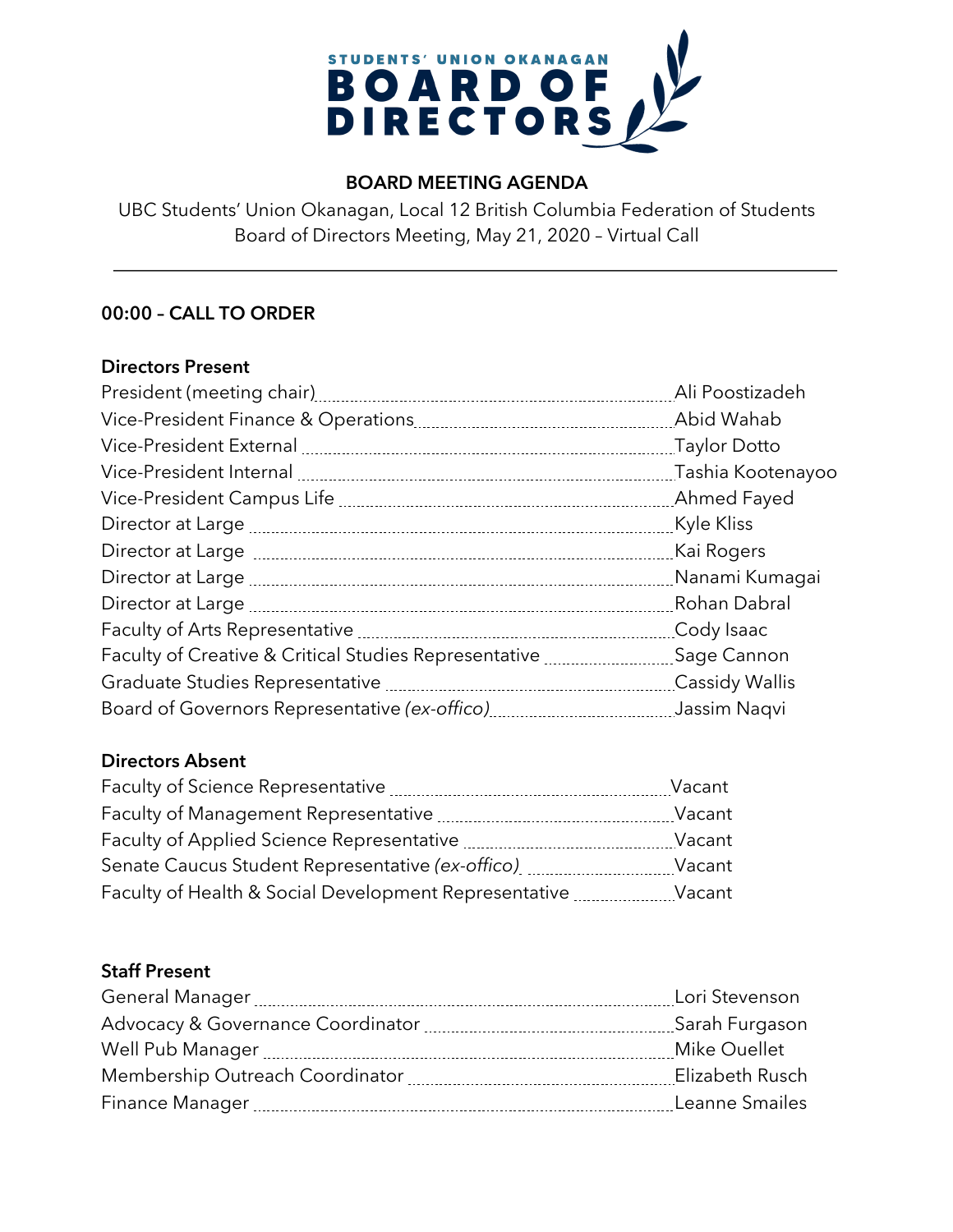# **1. ACKNOWLEDGEMENT OF TERRITORY**

*We would like to acknowledge that we are on the traditional, ancestral territory of the Okanagan Nation. We would like to recognize that learning happened in this place long before this institution was established. It's important that we understand that we are very privileged to be living, working, and learning in these territories that are not our own.*

# **2. ADOPTION OF AGENDA AND REVIEW OF MEMBERSHIP**

## **20/05/21.01 MOTION**

/

Be it resolved that the agenda be adopted.

# **3. ADOPTION OF MINUTES FROM PREVIOUS MEETINGS**

**4. PRESENTATIONS**

# **5. MONTHLY REPORTS**

- **5.1 President**
- **5.2 VP Finance and Operations**
- **5.3 VP Internal**
- **5.4 VP External**
- **5.5 VP Campus Life**
- **5.6 General Manager**
- **6. QUESTION PERIOD**
- **7. COMMITTEE BUSINESS**
	- **7.1 Executive Committee**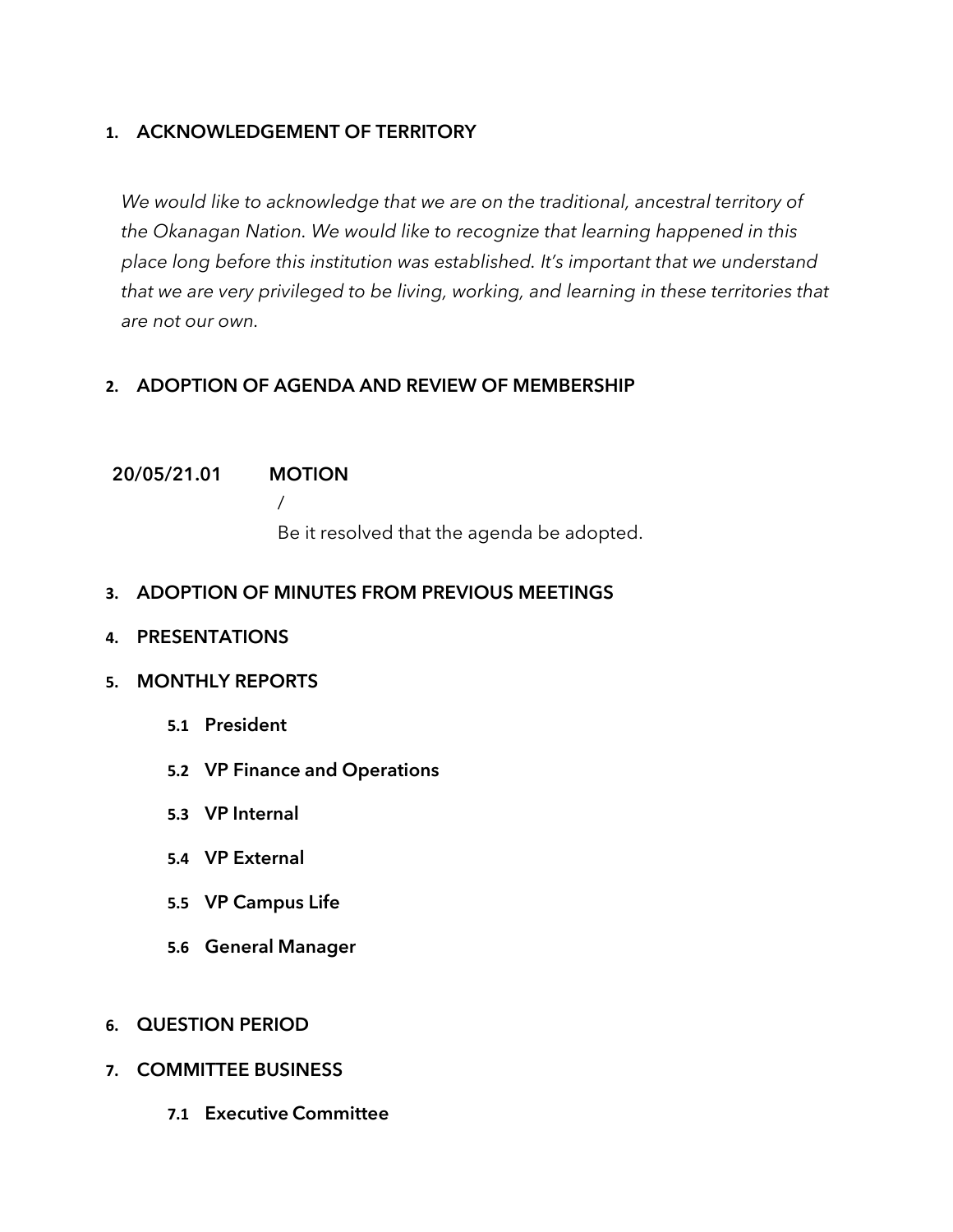## **7.2 Finance Committee**

# **20/05/21.02 MOTION**

Wahab /

Be it resolved Ali Poostizadeh, Rohan Dabral, and Nanami Kumagai be appointed to the Finance Committee with Abid Wahab serving as chair.

## **7.3 Policy Committee**

# **7.4 Campus Life Committee**

## **20/05/21.03 MOTION**

Fayed /

Be it resolved Cassidy Wallis, Tashia Kootenayoo and Abid Wahab be appointed to the Campus Life Committee with Ahmed Fayed serving as chair.

## **7.5 Campaigns Committee**

#### **20/05/21.04 MOTION**

Dotto /

Be it resolved Sage Cannon and Ali Poostizadeh be appointed to the Campaigns Committee with Taylor Dotto serving as chair.

#### **7.6 Oversight Committee**

#### **20/05/21.05 MOTION**

Kootenayoo / Be it resolved Cody Isaac and Kai Rogers be appointed to the Oversight Committee with Tashia Kootenayoo serving as chair.

# **8. REPORT ON UNIVERSITY RELATIONS**

- **8.1 Board of Governors**
- **8.2 Senate**
- **8.3 Other University Committees**
- **9. OLD BUSINESS**